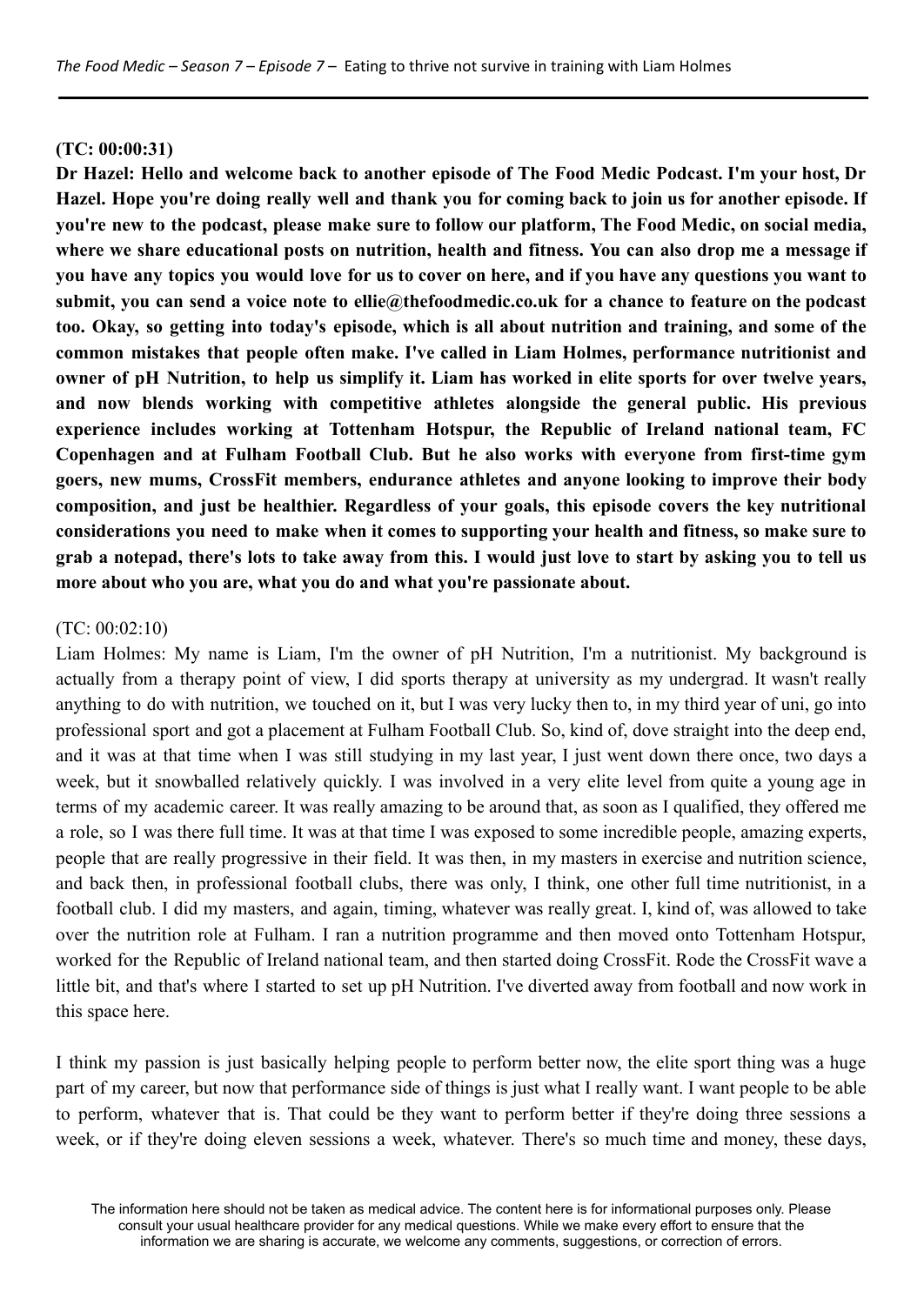into doing exercise and trying to progress but nutrition plays a huge role in that, so hopefully I can just help point you in the right direction and make things a little bit more enjoyable.

## **(TC: 00:04:24)**

**Dr Hazel: Yes, absolutely. I love your approach to nutrition, it's very straightforward and matter of fact, and you're not trying to reinvent the wheel, or make things super sexy. Not saying that your account isn't super sexy but we spoke about this last night.**

(TC: 00:04:41) Liam Holmes: We did.

# **(TC: 00:04:42)**

# **Dr Hazel: And you very much owned up, you're not trying to do that with pH Nutrition.**

# (TC: 00:04:48)

Liam Holmes: Yes, we're not trying to pull the wool over people's eyes, it's not all about sales, and we don't have, like you say, some sexy name for what we do. It, kind of, does what it says on the tin. But that's my philosophy, that's what my approach is, it's trying to simplify things, trying to make nutrition accessible and practical. There's a lot of information out there. I think social media can get a bit of a battering, I think there's some incredible resources out there, but what we want to try and to, is to try and make it simple, and achievable and sustainable for people. That's my philosophy because there's a lot of noise and it's really overwhelming, even for us, that have more of an idea. So, when people are trying to follow something or want to achieve a goal, I think it can be extremely overwhelming, so hopefully we can provide that little bit of a voice, to be able to make things a tiny bit easier.

# **(TC: 00:05:43)**

Dr Hazel: 100%, and so now, you don't just work with elite athletes or cross fitters, you still do a lot of **that but you're also working with first time gym goers, mums, CrossFit members that are maybe not competing. What are some of the common trends you see, in terms of what people are getting wrong or some of the misconceptions when it comes to nutrition around training?**

## (TC: 00:06:09)

Liam Holmes: I think sports nutrition and nutrition around training, I think people have this perception that it's pills and powders, and nutrient timing and all these weird and wonderful things. Whereas, actually, human nutrition is sports nutrition, it's performance nutrition. If we can focus on health and wellbeing, and eating nutrient dense foods in the right amounts for what we're doing, that's going to help your performance. It doesn't need to have a shiny label and be called some random name, and make your face tingle. I think people could be going into that area when they think workout, nutritional training and nutrition, that that's what they need to prioritise. I think people overcomplicate it. I know this may be a theme of what we're going to talk about today, but actually people can train relatively consistently at the same times, they do the same things, so what we find is that people don't have a structure. All my clients will get a little bit bored of me talking about meal structures, meal timings, and this isn't about taking your post workout shake. It's about, what are you eating leading into your session and what are you eating away from your sessions to help you get the most out of your training? It's something that, for example, we use evening training, all too often people would eat lunch and then they don't think about it, it's not a priority to them. The only time they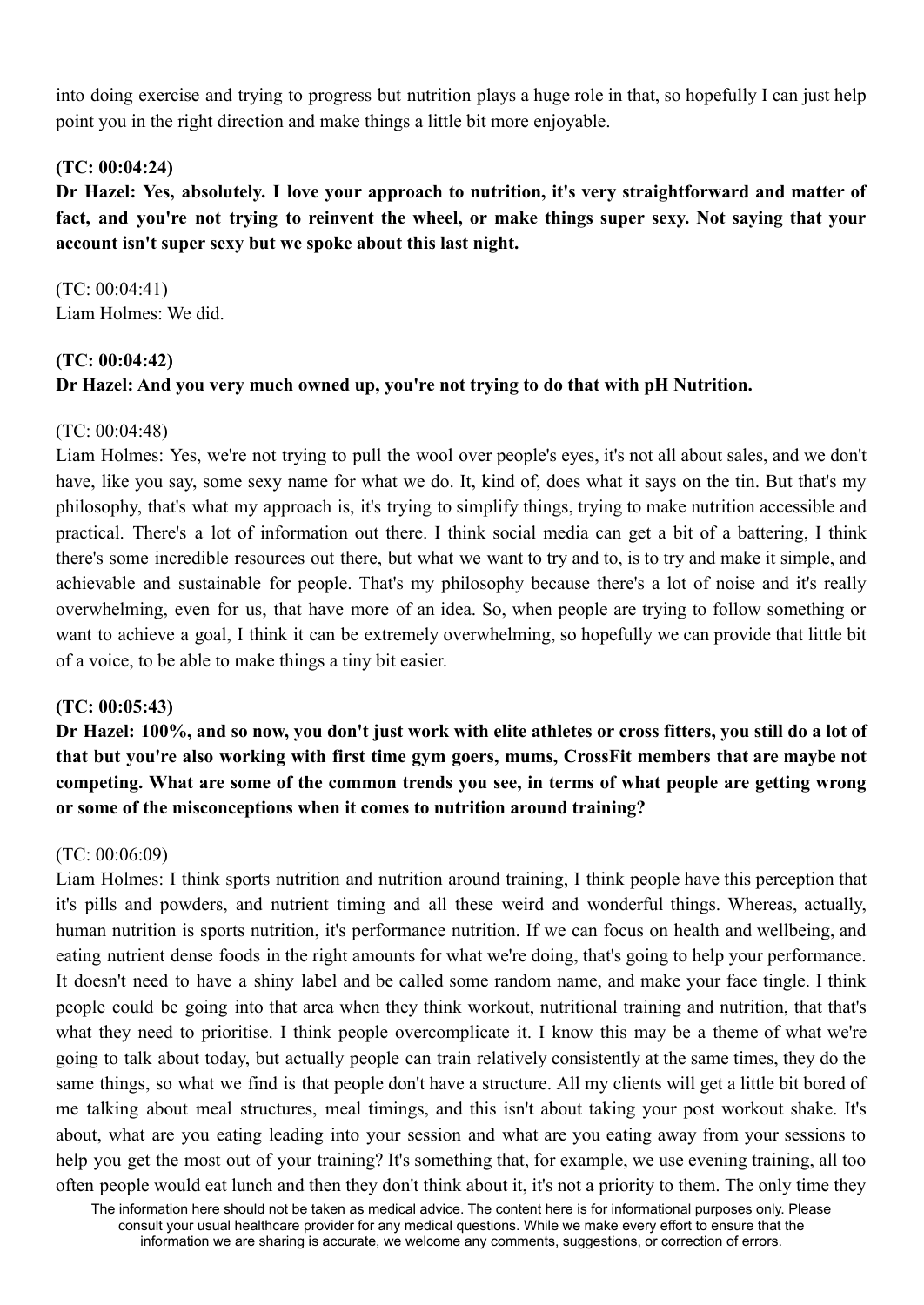will think about it is twenty minutes before they're session, when they're rushing from the Tube, or whatever, and they're shoving a bar, or banana, or whatever into them before they work out, and then they don't get the most out of that session.

If you can just focus on that structure over the day, so you have a little bit more in the tank going into that hour, or session that you're going to be doing that evening, you're just going to enjoy it more. You're going to get better progress, and I think that's what people miss. I think they miss that, kind of, it's just about that workout window. I think that's where there's massive potential for people to make a small change and see a big effect.

# **(TC: 00:08:00)**

**Dr Hazel: Yes, absolutely, and I think, brining it back to the fact that it can enhance your** performance and make sure that you get the most out of your session, is really important. That's that really cringey phrase, which is, 'Abs are made in the kitchen,' and, I guess, my question to you is do you think you can be stronger, fitter or leaner without worrying about your diet? Using that phrase as **an example, as cringey as it is.**

# (TC: 00:08:27)

Liam Holmes: Yes, it is, 'Abs are made in the kitchen,' or whatever, it is cringey, but people say, 'Can you out train a better diet?' Or, 'Can you train yourself without worrying about it?' What I like to have people to focus on is, at times, nutrition should be a real priority, at certain times of the year, or even certain times in the month, whatever, you should prioritise nutrition. But having an, 'All or nothing,' approach or constantly thinking about it, I think is detrimental. This might be a bit controversial, I think depending on the amount that you're do and your age, I think you can out train a bad diet. I think that when you're younger, or if you have a really high output, then maybe the quality of your diet doesn't necessarily matter because your output is so high. Sometimes, when we work with elite athletes, it's not, quote unquote, the 'healthiest' approach because sometimes it's a numbers game, and trying to get calories in, and timings and whatever, it's quite hard. But, for the general public, food quality matters, massively. So, you can't just disregard your food choices and eat just numbers. This is a big thing, yes, with calories and macros, but we eat food, not numbers, and, for me, it's huge in terms of food quality. I think, 'Abs are made in the kitchen,' is the wrong thing.

# **(TC: 00:09:46) Dr Hazel: The wrong message.**

(TC: 00:09:47) Liam Holmes: It's the wrong message, definitely.

## **(TC: 00:09:50)**

Dr Hazel: Yes, but I agree with you, and I think, thinking about people who are going to the gym and **just want to stay fit and healthy, we need to look beyond (TC 00:10:00) aesthetics and appearance** because ultimately you want to be healthy and live a long life. That's the end goal, really, so diet quality really matters there. Yes, maybe you can get away for it for a couple of years and you won't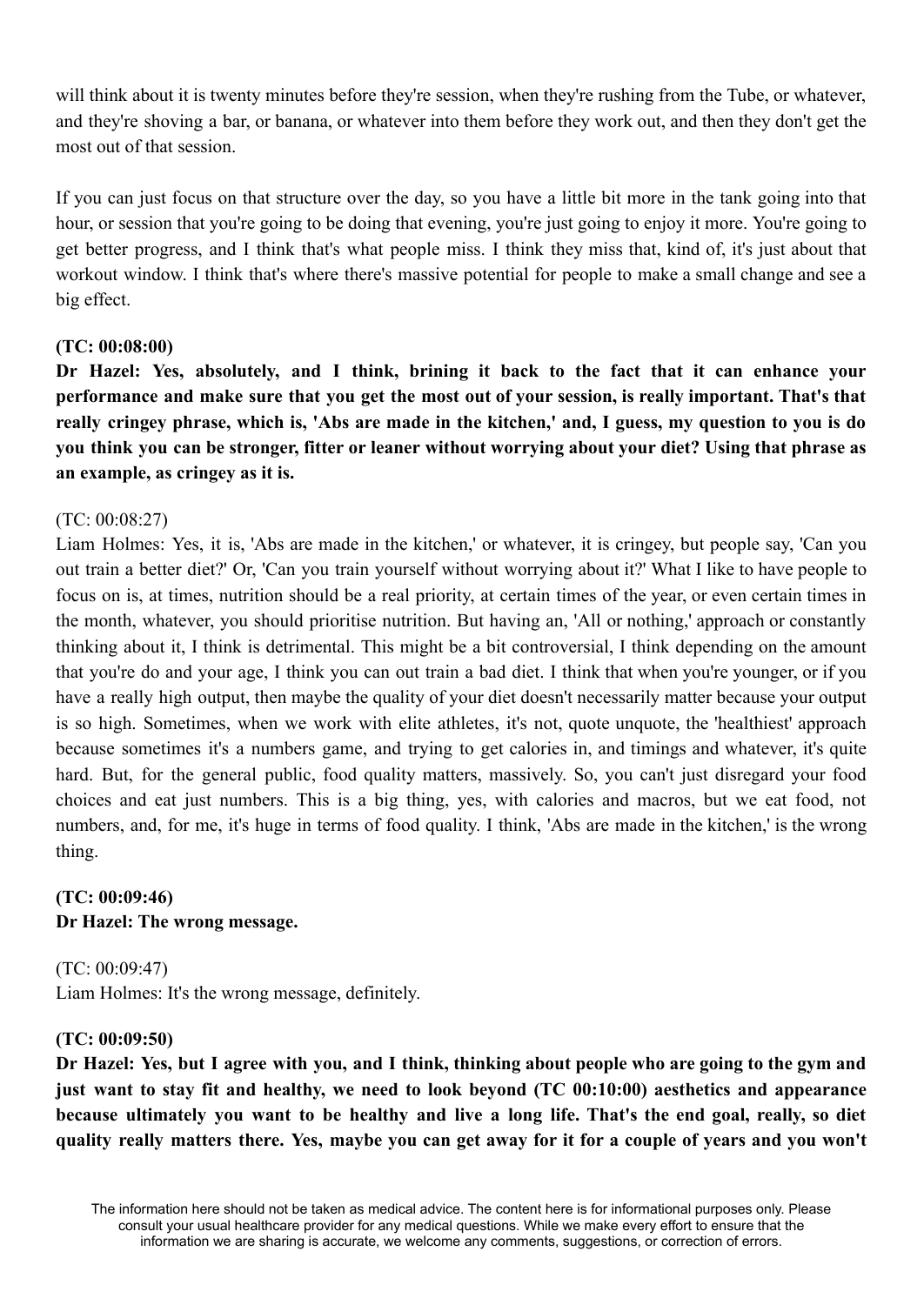# gain weight in your 20's and your 30's, but if you want to be healthy and fit, and strong, and have a **good heart and a good brain, then you need to worry about quality.**

#### $(TC: 00:10:25)$

Liam Holmes: Well, that's it, it's longevity and sustainability. You can do it for very short periods of time, but it always comes back to, like I said, that human nutrition is performance nutrition and you've got to be focusing on the quality of your food. Because, like you say, we don't necessarily know what happens if we chronically eat a poor diet, or if we chronically under eat certain micro nutrients. That's a thing, like you say, you can get away with it, but it's going to catch up with us.

#### **(TC: 00:10:51)**

Dr Hazel: Yes, and I think it's really easy as well, not just in the fitness space but when it comes to nutrition in general, to get really focused in on the main macro nutrients, so carbs, fats, protein and **also looking at energy or calorie intake. But, we often forget about micronutrients and vitamins, and our minerals. What are some of the key micronutrients that you think people should be more aware of, or what key micronutrients are you seeing people less sufficient in, in your group of clients?**

#### (TC: 00:11:25)

Liam Holmes: Yes, this is a really key thing. I'm going to start with some that we find is really hard to derive from foods. So, in vitamin D and omega-3's, for sure. These two, I think, are two that I would put at the top of my list. It's quite challenging to get them from food, and obviously if you live in a country where sunlight is sparse, it's challenging to get your natural forms of Vitamin D as well. But, I spoke about this before, actually, if people even live in very hot countries, that they actually might be vitamin D deficient as well, because they don't actually go outside. Because it's so hot, they just stay in air conditioned rooms and do whatever. So, just because you live in the sun doesn't mean that you're automatically sufficient in vitamin D. So, I would get people to focus on vitamin D and fish oil as well. Yes, you can derive it from oily fish, but it's quite hard to eat enough across the week, but also, it's that balance between omega-3 and omega-6. Unfortunately, our Western diet and the foods that we're exposed to have quite high levels of omega-6. So, I think supplementing with these, or focusing on getting these key micronutrients is essential. But, from food, I think zinc, magnesium and iron are ones that you want to, kind of, have a bit of a checklist across the week, in terms of your food, you want to make sure that the food that you're eating have these in. When we're talking about training and performance, these are depleted during training, we have a slightly higher requirement of these, and these are relatively simple to get from foods, so that food-first approach has got to be there for those.

The last one, for me, is B vitamins. I don't necessarily think people talk about B vitamins as much as maybe they should do. They're such an important cofactor for so many processes in the body, we don't really store them, so it's really important that we have a consistent supply of them. For those that, like you say, have a higher output and are training regularly, I think looking at B vitamins, like I say, from foods first and then potentially a supplementation at a certain time. It's maybe when you're training hard, or you're going through a period where you're feeling like you've hit a bit of a plateau, then that might be something that you dive into.

#### **(TC: 00:13:36)**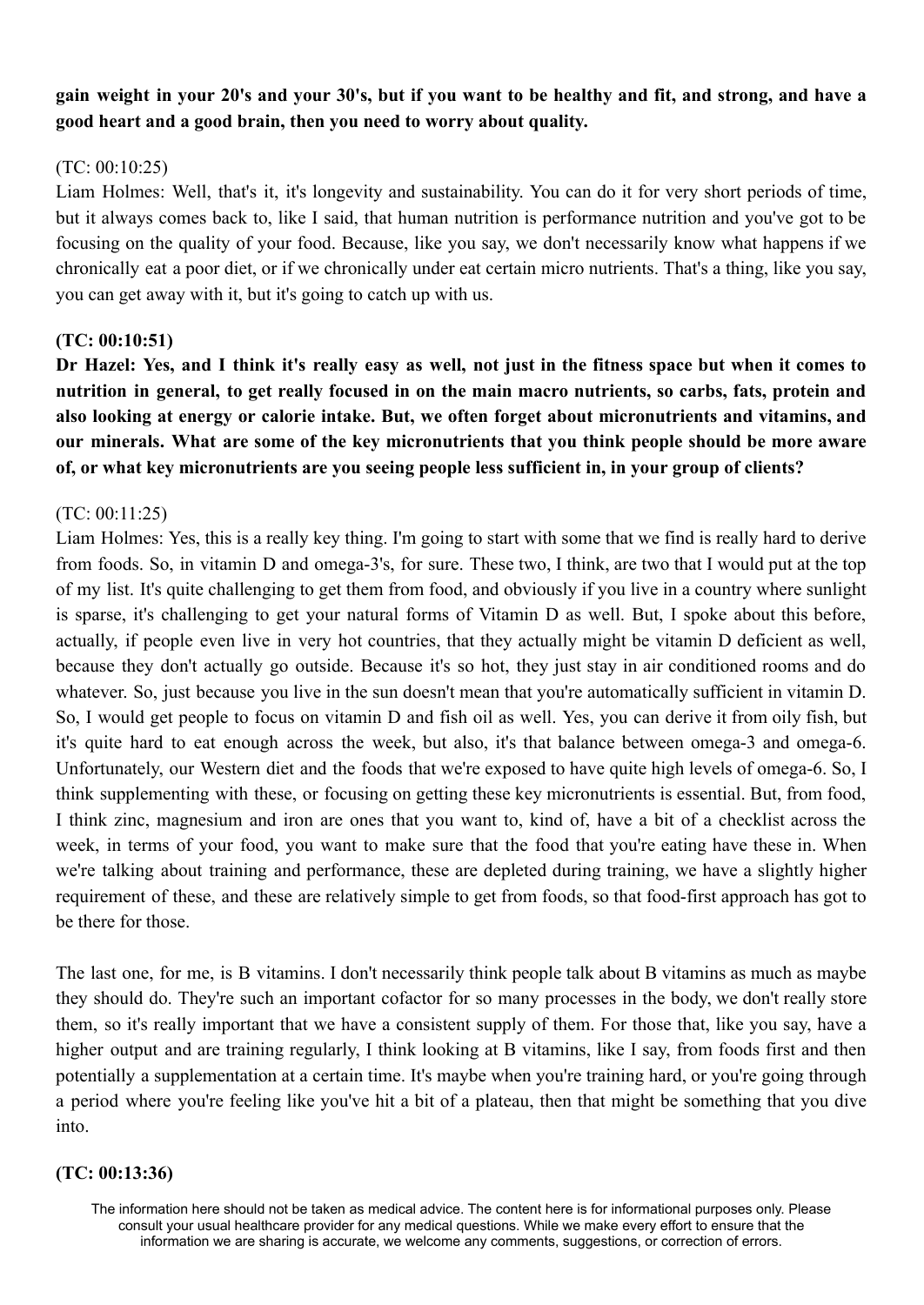## **(TC: 00:13:50)**

**Dr Hazel: I think especially for females, thinking about getting enough calcium as well, especially** female athletes, for bone health, and I'd love to circle actually into that a little bit, when it comes to **female nutrition. Obviously, we're only starting now to understand sex differences when it comes to nutritional considerations, in nutrition in general and also sports nutrition, and the impact of the menstrual cycle and different physiological variables. But, women are typically put in very low calorie** diets when it comes to losing weight or leaning up. Sometimes these can be 1.200 calorie diets for a long period of time, and sometimes they might just stay on that with no guidance and no ones going to **help them out there. What are some of the risks of a diet that low in calories?**

(TC: 00:15:30)

Liam Holmes: Yes, where has 1,200 calories come from?

# **(TC: 00:15:33) Dr Hazel: I don't know.**

# (TC: 00:15:35)

Liam Holmes: Who's made this up? Someone's just randomly said because it is everywhere, it is, 1,200 calories, that's just, like you say, what women should eat to lose weight, it's pretty crazy. Yes, there's huge risks. Obviously with that low amount of calories with your daily intake, then you're going to struggle to get enough protein in potentially, enough micronutrients, because you simply have lack of opportunities to nourish your body. Again, with that, it's going to be really challenging to get adequate fat levels in. Now, for females, we need fat. We need fat to produce hormones, help with so many, kind of, processes in the body, with cellular health. So with really small, lower calorie diets, it's really hard to get those in. It also places huge stress on the body, your body has to find energy from somewhere. Your metabolism is going to be affected, so your output is going to be affected. You'll probably move less, your training is going to suffer from it, and that just compounds stress on the body. It will have to find energy from somewhere, potentially using protein as an energy source which is very inefficient, it's not ideal. These types could be a real issue if you do it for an extended period of time, or even if you keep repeatedly doing it, you're just constantly taking that stress from the body. I think it affects your mood. I don't know if you've gone down and dieted yourself, Hazel, it's hard, it's really hard and it's a really challenging thing to do for any period of time.

## **(TC: 00:17:04)**

Dr Hazel: Yes, and I think one thing that's really important to mention there is, we talk about energy **availability and having enough energy to fuel the things that we do every day. That could just be** everyday processes but also training on top of that is another energy demand. So, if we've got people who are under fuelling for the work that they're doing, we call that low energy availability and it runs into the risk of RED-S, which is Relative Energy Deficiency in Sport. I think this is a lot more **prevalent in the general active community, and not just athletes, because, I don't know about you, but** I get a lot of women coming to me who are quite active. Triathletes or just big into CrossFit and they're like, 'I've lost my period.' And I'm like, 'First of all, you need to go and speak to your doctor,'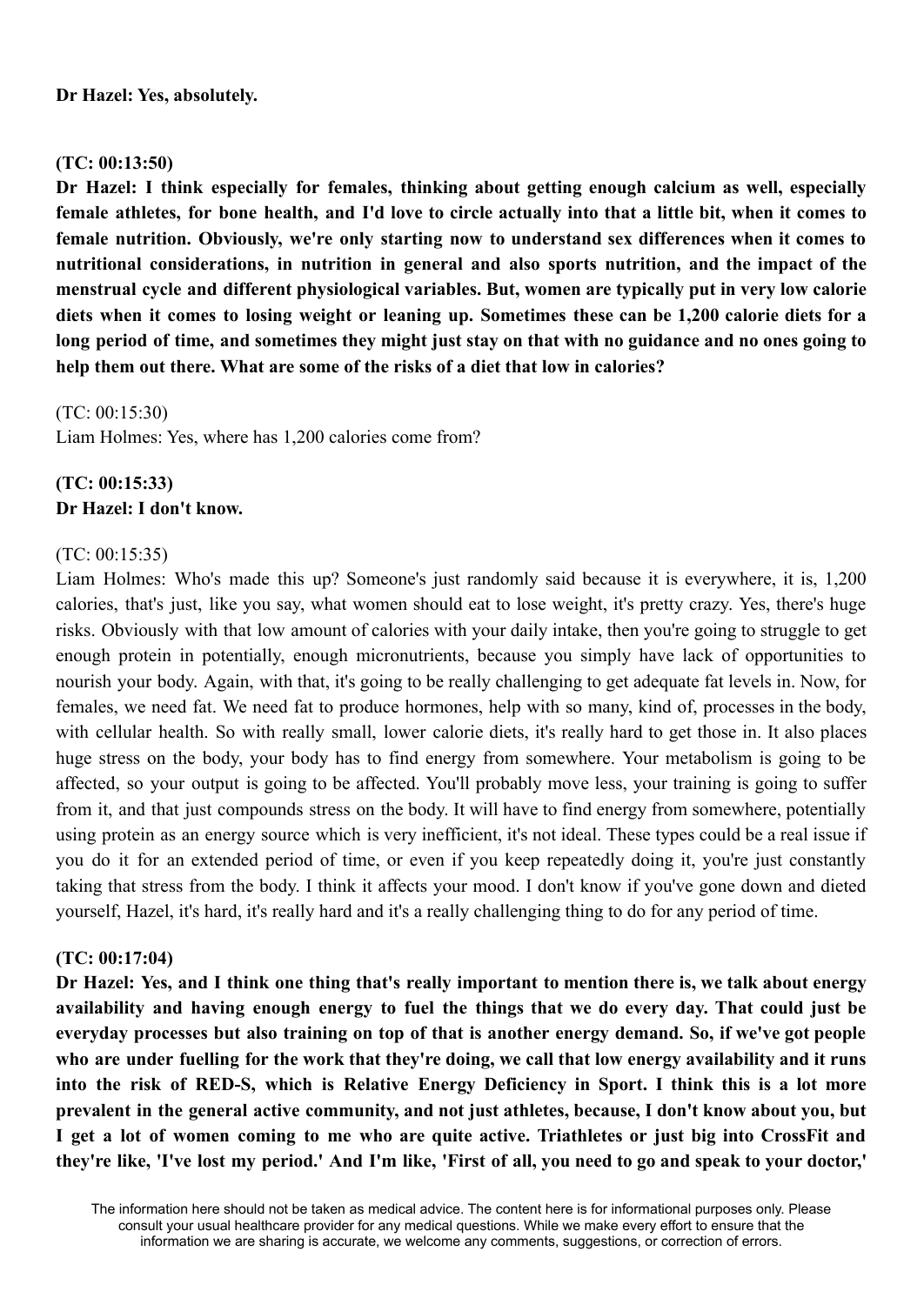**but always bring it back to its energy intake, energy output, like, stress, body composition, have you** lost weight? All of these things. I think, for women, the first sign is always, or most often, menstrual cycle disturbances but we don't see that in men. Men can hold on longer at these low calories diets, not saving they should, but I feel like they're a bit more resilient. Whereas women, we see impact to their **bone health, their mood, performance, recovery, blah, blah, blah, and it's not really talked about.**

### (TC: 00:18:30)

Liam Holmes: No, it's not, and we actually held an event. So we hold female only events, but we have an event for males called the Bro Session, and it's basically getting men together to talk about this exact topic, to be talking about identifying science. Like you say, it isn't as prevalent and also, men, we don't talk. We don't say, 'I'm struggling here,' or, 'I'm feeling this, actually, yes, I have been just getting through, and maybe over caffeinating and doing whatever just to get through my sessions and man up.' So you've got to be looking at signs and symptoms of these types of things, in terms of if you've hit a plateau, if you find it really hard to warm up into training sessions. If you find your recovery is longer than it used to be, sleep disturbances, libido is really, really low. These types of things in men are sometimes the symptoms we need to look out for, but, as you say, it's just trying to raise awareness, because in the female community, the signs are a tiny little bit more prevalent. People might be a bit more, as you can imagine, aware of their bodies. They can maybe raise this with people earlier than men would.

## **(TC: 00:19:42)**

Dr Hazel: Yes, yes. The symptoms are very generic and you can attribute them to loads of things, like sleep disturbance and mood disturbance, and things like that. No one wants to admit that they need to **pull back on their training.**

(TC: 00:19:55) Liam Holmes: 100%.

#### **(TC: 00:19:57)**

**Dr Hazel: Often, I find, when someone hits a (TC 00:20:00) plateau in their performance, then they're** like, 'I need to go harder,' and I'm like, 'Actually you probably need to dial it back a little bit.' Then, **they do that for a while, reluctantly, and then they find they're getting back to their usual selves.**

#### (TC: 00:20:15)

Liam Holmes: Yes, you're absolutely right, it's engrained in us, especially with people that train regularly, to break through that plateau and that means, 'Well, I've got to do more.' It is about what you can remove but also what you can add in. So, can you add in a little bit more food, maybe just slowly starting. We don't want this, 'All or nothing,' or we don't this end of the spectrum approach, we want to be thinking about, 'Okay, can I just make a 10% increase, can I just make sure that I'm going into my sessions feeling good, maybe fueled.' And doing this, whilst also looking at across the week, 'Have I got an extra rest day,' or, my bug bear Hazel, is active recovery days.

# **(TC: 00:20:54) Dr Hazel: Yes, they don't exist.**

#### (TC: 00:20:57)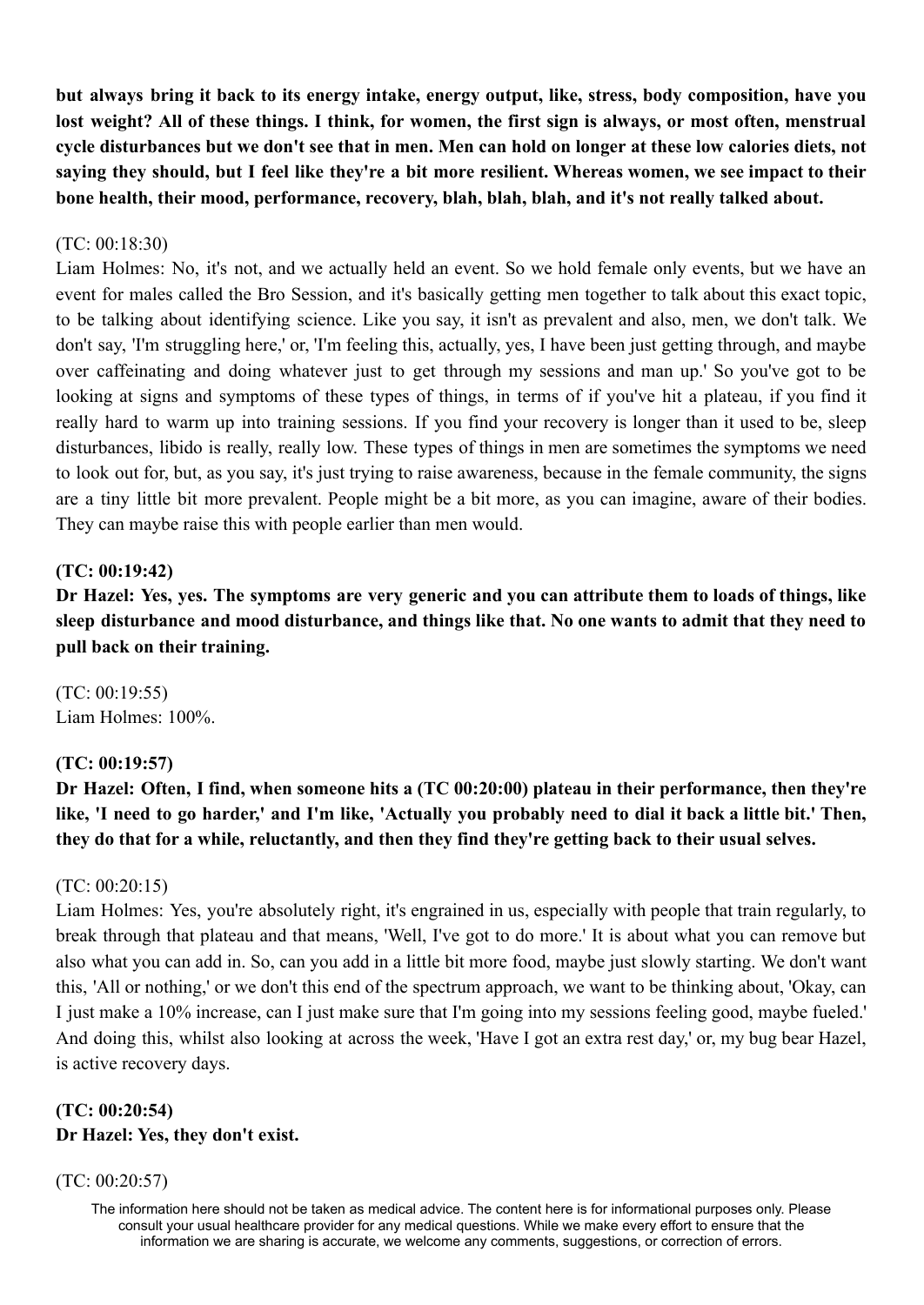Liam Holmes: They don't exist. I'm like, 'I'm not telling you to just stay in bed all day and hammer Netflix,' but when people start to go to the gym on active rest days and end up doing a 40-minute EMOM, or end up going on a 10km run, 'Oh, it's just a light 10km run,' I'm like, 'Yes, but that's your rest day. It's still compounding the stress that you've created throughout the week. You're not allowing your muscles tendons, ligaments, substrate levels, carbohydrate glycogen levels, to replenish. You're still depleting these.' Again, we get that chronic, well, we just don't allow our body to come back into a state of optimal performance, and over time this is really, really hard to change. So, for anyone that is feeling this, it's hard to wear, because, like you say, we don't want to change. We pay our monthly membership, we want to turn up and get our money out of our sessions, but it's maybe starting with nutrition first, in terms of just increasing slightly. Or maybe, like I say, just taking away the intensity that you do, or the volume that you do. You're still going to be turning up to the gym but you might not just trying to be going absolutely all out in that session.

#### **(TC: 00:22:04)**

Dr Hazel: Yes, I'd agree. The other thing that you've got to mention there is going into your sessions fueled, and I think fasted training is one of the things that I really, kind of, don't recommend for **women specifically. Because, often times, that can be one of the things that really sets off menstrual disturbances. I don't know whether you feel strongly, or for or against fasted training, or where you sit on that fence?**

## (TC: 00:22:31)

Liam Holmes: I sit on the same fence as you on this one, Hazel. I'm not a fan of it, if I'm honest, because I think people get it wrong, especially with functional fitness or high intensity training, or even doing circuits classes. These type of things, the energy systems that they use, it's quite high intensity. You're burning more glycogen, carbohydrates, and training fasted, with this, it's stressful. It's stressful on the body. What I think people get wrong is that they think that they need to potentially eat breakfast before this. So, it's like, 'Oh, it's morning, I can't eat before training,' I'm sure you've heard this, 'I feel bloated, I feel heavy, I feel like it doesn't work for me.' And I'm like, 'Okay, what are you having?' And they're like, 'Oh, bagel and eggs,' and I'm like, 'Maybe start with a couple of pieces of dried fruit or something liquid based, such as fruit juice, or coconut water, or protein and something else.' It doesn't need to be this massive meal just because it's the morning.

# **(TC: 00:23:31) Dr Hazel: Yes, it can just be a snack.**

#### (TC: 00:23:32)

Liam Holmes: Yes, 100%, and you can play around with this then. You could have something that is 45 minutes before your session now, most people we get up 45 minutes before they're going to do a class, so you could have something there. You could have something liquid based, actually, if it's liquid based, you could sip it through the first half of your session. This type of thing, I think, where people get it wrong, is that they think they then need to eat a meal. Often, when people have trialled it, and had something, and they found what works for them, whether that's something small, something liquid based, the benefits that they find in their training is huge. They feel better, they're like, 'Oh my god, I just accepted being tired and surviving through my session,' whereas actually we want you to be thriving through it.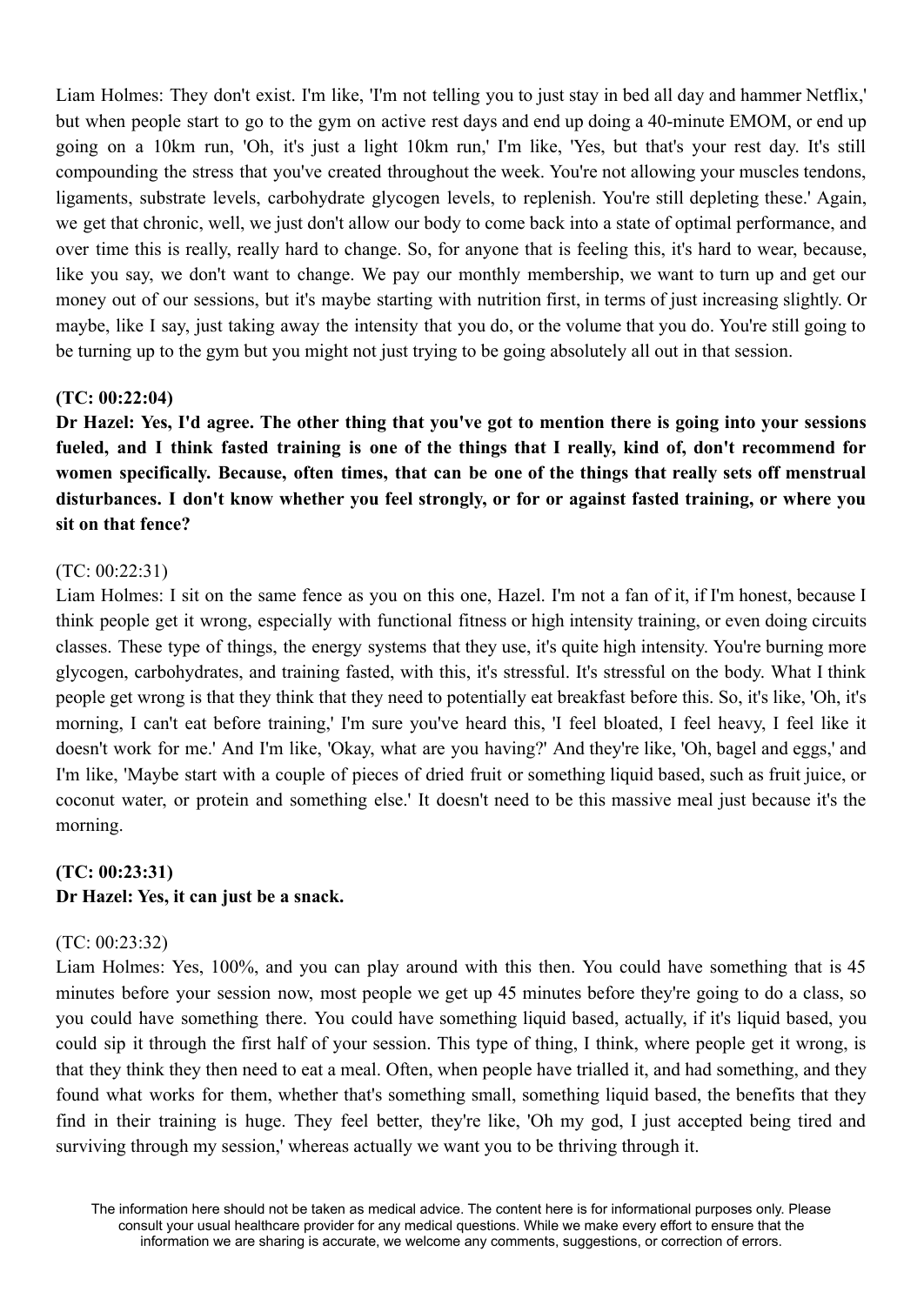#### **(TC: 00:24:21)**

**Dr Hazel: Yes, absolutely agree. I think also these things become trendy as well, people start talking about, but another thing that is really popular is supplementation, you mentioned it at the start. Often** times we miss the low hanging fruit when it comes to nutrition and instead of focusing on the big picture, we're like, 'What supplement is going to make me the best athlete, or stronger or fitter, or **leaner?' And I'm not completely bashing supplements, they have their place, there's certain supplements that have a really good evidence based behind them. I use protein supplementation creatine, then there's some others that don't. There's a huge industry behind them. What kind of** supplements, do you think from the top of your head, have value or that you use in your own training **or with your clients?**

## $(TC: 00.25.15)$

Liam Holmes: Yes, I think you touched on two there, creatine and protein, for sure. I speak about this a lot with protein. I think it's just to let the listeners understand that protein doesn't always have to be around your workout. You can supplement with protein elsewhere, you can supplement your actual breakfast if you're struggling to get protein there, in a snack, in between meals, whatever, to help that protein distribution across the day and just to bump up your overall levels. I actually get people to tell me what they eat post-workout, and I'm like, 'You eat relatively soon afterwards and that normally contains protein, correct?' And they're like, 'Yes,' so then you take in a shake on top of that, and I'm like, 'That could be 50g, 60g, 70g of protein in a twenty-minute period.' So, identifying and looking at, like you say, supplementation doesn't mean just around that workout, but creatine for sure, beta alanine for people that are certainly doing more high intensity exercise. Again, huge research behind it.

#### **(TC: 00:26:14)**

# Dr Hazel: Just jumping in, for people who aren't familiar with beta alanine, what is it and what are **the benefits?**

## (TC: 00:26:21)

Liam Holmes: So, beta alanine is a compound, it helps to increase the body's levels of carnosine, and this is basically, in simple terms, to help prevent or buffer a build up of lactic acid. What it helps with is that workout intensity when you're working from around 60 minutes to maybe two and half, three minutes, that repeated bout of exercise. It helps to prevent that burn, that acid build up, that stops you being able to recruit muscle fibers and keep going. I'm sure anyone that's done workouts with that will be like, 'I just can't do another rep.' It's working on helping to buffer that kind of build up of acidity in the body.

# **(TC: 00:27:05) Dr Hazel: Yes, absolutely.**

#### (TC: 00:27:07)

Liam Holmes: And it's something that people often put in pre-workouts, because one of the harmless side effects is that it is a little bit of paresthesia, so it can make your face tingle or your ears tingle, or your hands tingle, and often people put it in pre-workouts because it's an acute thing. So, it makes you think, 'Oh, there's something working in this,' whereas, actually, the timing of it is irrelevant. You just need to make sure that you saturate your muscles with it, so taking it over a four to six week periods is advocating that it doesn't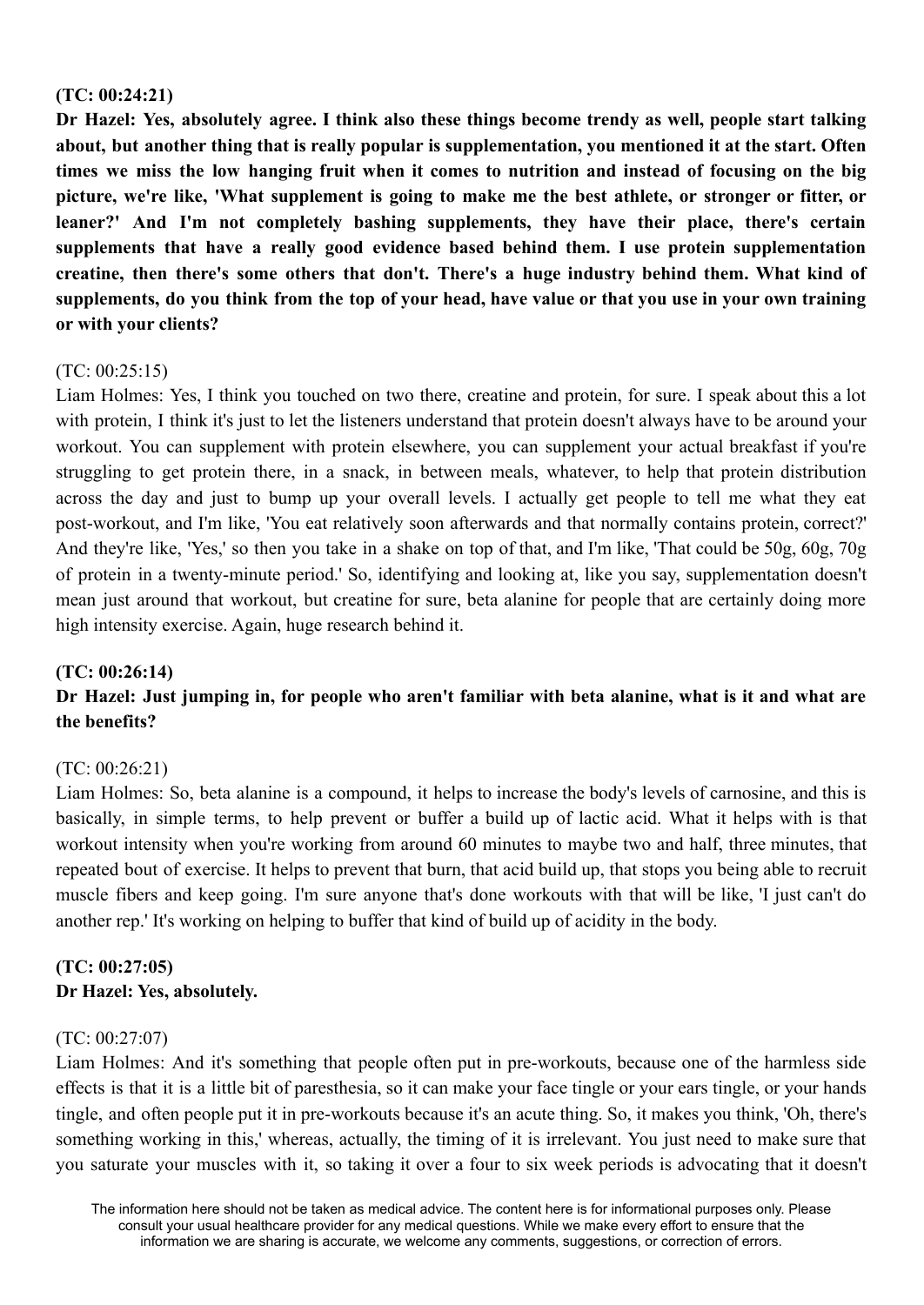really matter when you take it. So, just for someone there to be like, 'I have to take beta alanine in my pre-workout,' you don't. The other couple I touched on earlier, vitamin D and fish oil, they're the big four, really, in terms of supplementation that we would consistently use with our clients, with our athletes. Again, with the amount of blood-work, the amount of testing, from the feedback anecdotally and from the research, that we get the most benefits from.

### **(TC: 00:28:33)**

Dr Hazel: One of the biggest issues that people come to me with, especially when they're new to the gym, or they've just started CrossFit, is muscle soreness or DOMS. Do you know what, first of all, I think there's a big misconception that if you're sore after a workout, that is a good indicator that vou've worked hard or vou've built muscle, which is not true. But the second question to that is tips on **reducing them.**

#### $(TC: 00.28.59)$

Liam Holmes: Yes, I think you made a really good point, it isn't a good indicator, and sometimes we can thinking it's a badge of honour, how sore you are and you come in and you're like, 'I'm so sore from this.' It's almost like if you aren't that, then you haven't worked hard enough. Whereas, DOMS occurs because of unaccustomed exercise or a new stimulus, and there's a thing called the repeated bout effect, so if you're training regularly, your body gets accustomed to it, so actually the level of soreness that you would experience will go down. It doesn't mean that you're not making progress or whatever, so definitely, it could need to highlight to people that it isn't a good indicator of a good workout. But if you do feel it, like I say, if there's a new stimulus, or a higher change in intensity, or volume, or whatever, the number one tip I give to people a lot, is to eat a little bit more around your workouts. The reason for this is that, we talked about fasted training, so if you're training fasted and then potentially delaying your post-workout (TC 00:30:00) window, you're missing this opportunity where the body is in a slightly higher, sensitised state to absorb protein, carbohydrates, nutrients and put them into the correct areas. I just find that when people place that stress on the body and then don't provide the body with the building blocks, in simple terms, to repair and regenerate when muscle soreness is a little bit higher. We can talk about nutrient timing, and again, that comes back to people maybe focusing on this first, but it matters.

If you're feeling sore regularly, or if you're training consistently, maybe two or three days in a row, and you're feeling like you're a little bit beat up, and sore and stiff, just try to look at your workout nutrition. Look at that pre and post-workout and what can you do, maybe you can focus on increasing it, maybe you're making sure that the timings are there within that, kind of, rush. Not as soon as you drop the barbell but within that hour post-workout, making sure that you're consuming some good-quality nutrition. This is my number one tip, before everybody starts covering things in turmeric. So, that's what I would focus on. But then, like I say, there are other things that you can start to do and I think we touched on it earlier, about the quality of your food. If you're feeling sore and stiff, look at the quality and the nutrient density of your diet. If we're eating a varied, colourful plate, and colourful diet with adequate protein and carbohydrates, and veggies, we're providing our body with antioxidants and polyphenols, and all of these things that are going to help to lower the oxidative stress that occurs with training. Providing the body with, like you say, all of the things it needs to lower this muscle soreness, the systemic inflammation that we create by training. So, quality, nutrient density of your diet, making sure that you're focusing in and around that workout.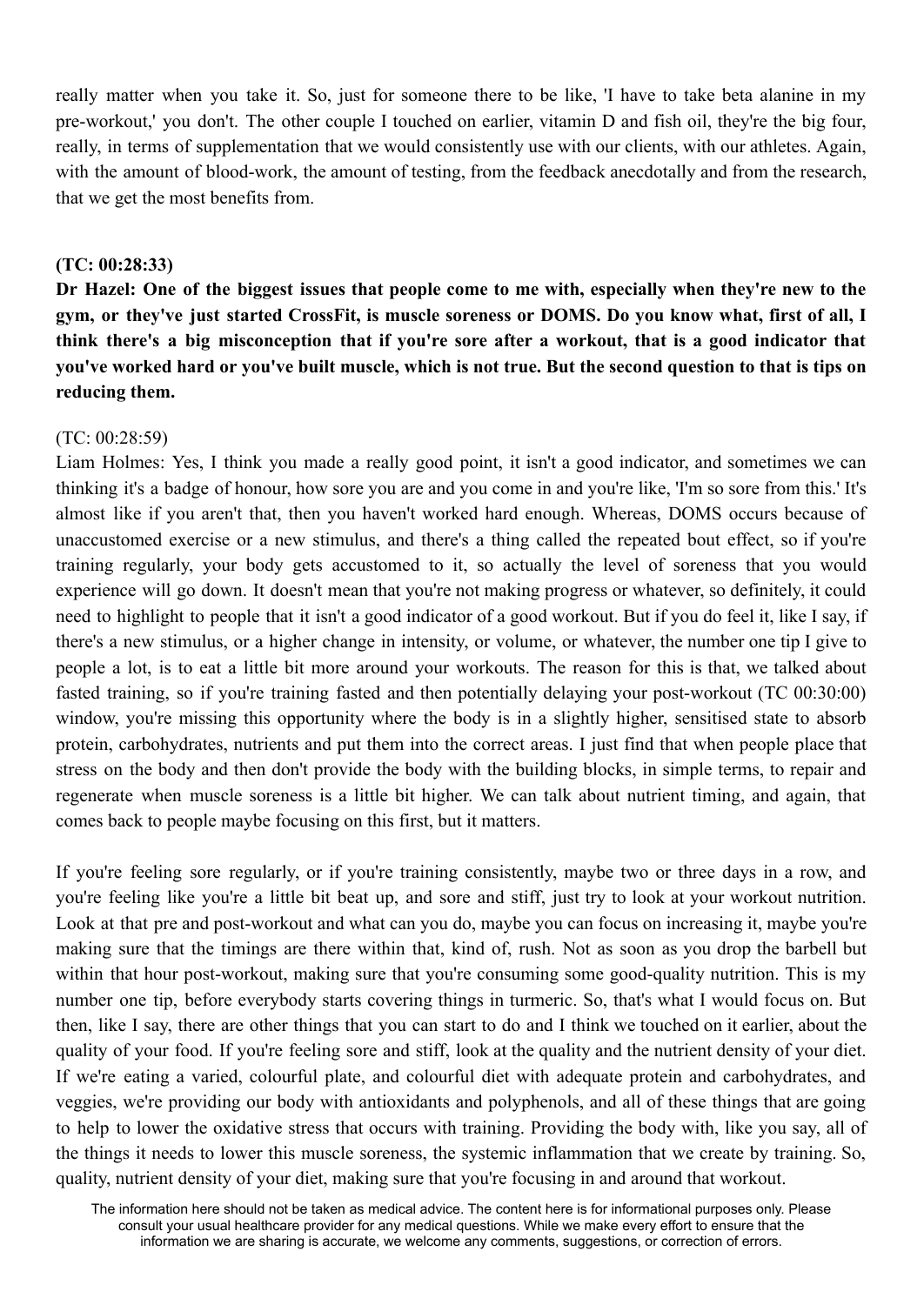### **(TC: 00:31:46)**

**Dr Hazel: Yes, absolutely, and staying hydrated as well is important. You work with older adults and athletes as well, and obviously as we get older, the nutritional requirements change a little bit. What are some of the key considerations that people, say, over the age of 50, need to start thinking about?**

### (TC: 00:32:08)

Liam Holmes: Yes, we do. Like I say, we work in CrossFit gyms and functional fitness facilities, and there's a massive range. We have a lot of masters athletes, or older athletes, or just general people that need to dial up their nutrition as they age. Unfortunately it's not a pretty picture sometimes, when we look at age related changes such as the increase of muscle mass and all these different things, and bone density and whatever. But, one of the key things is to focus on protein intake over the day, so the total protein that you're taking and also the distribution. As we age, there's something called anabolic resistance, where we actually need a little bit more protein to do the same job as it would have done when we were younger. So, the easy thing is to just slightly increase the serving size at main meals and maybe potentially look at where you're getting protein in across the day from snacks. And this is a really, really key thing, really, for me, the number one thing that people need to focus on as we age, just to offset that, kind of, drop in muscle mass. Then there's key nutrients, I think that's the two big killers that I want people to focus on, it's that protein and key nutrients such as calcium, vitamin D, for increased bone density, but also for, as we get old we get a slightly decrease in immune functions. So, focusing on those two things are really crucial, as well as B vitamins, I touched on before. I think zinc and magnesium, these two are really, really crucial to help our bodies age well, in terms of you're helping with the physiological functions in our body that will naturally go down as we start to age.

We've touched on it a couple of times, you mentioned hydration a few times there. This is something I find a lot of older people don't do. Either their hydration comes from one glass of water and then just tea over the rest of the day, or coffees, or whatever, and they don't consistently hydrate enough across the day. Some research is showing there's a bit of decrease in thirst perception, so we actually don't feel as thirsty, so people don't drink as much. But these types of things, those three things, key nutrients, vitamin D, calcium, B vitamins, zinc, and magnesium, and protein intake across the day, slightly increasing that are definitely, kind of, good places to start.

## **(TC: 00:34:25)**

Dr Hazel: Yes I agree, so make sure to check your wee and if it's clear or straw colour, you're onto a **winner.**

(TC: 00:34:32) Liam Holmes: Definitely, very simple.

#### **(TC: 00:34:34)**

Dr Hazel: Lots of the information that you guys put on the pH Nutrition pages are very practical and for people who are busy and things like that, and I know a huge portion of the audience who are listening work long shifts, or work in offices, or hospitals. What tips can you offer them for just **simplifying eating well?**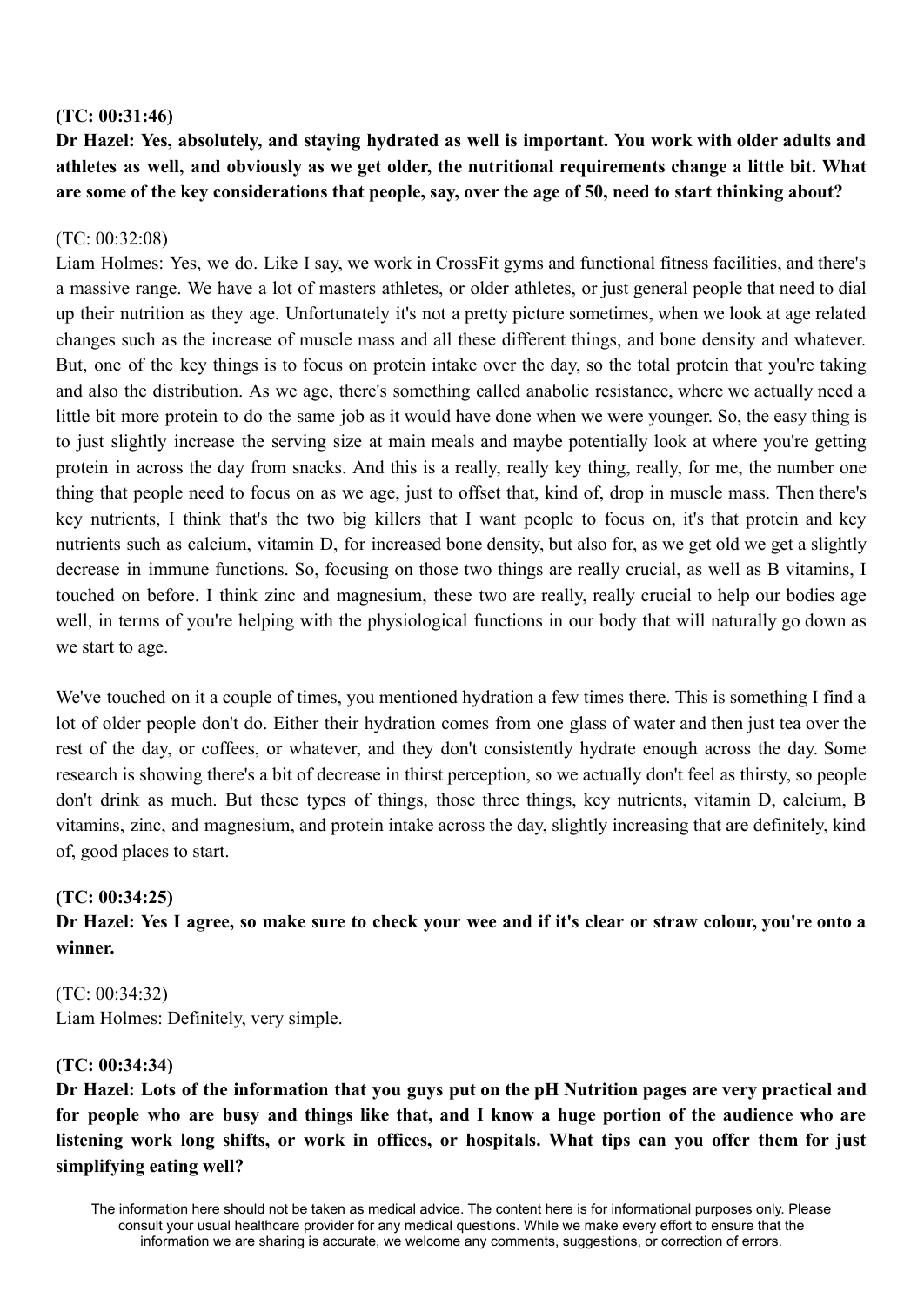### (TC: 00:34:55)

Liam Holmes: Yes, it's a really good question. It's so hard, isn't it, and I'm sure you've, you know, struggled at times through long shifts. One of the things that we work with people in this scenario, the number one thing, is to try and prep your own food as much as possible. You know, this doesn't mean spending, like you say, four hours on your day off cooking up a load of meals, it's maybe prepping snacks or taking something that is portable, such as what we would call a super shake, so like a smoothie-based thing where you can put it in a non-clear shaker so people just think it's water, or whatever, they don't see it's maybe a green or bright red berry smoothie or anything like that. But what this allows you to do is take control of the nutrient density of your diet. Now, often the case is you're not going to make good choices at 2:00am in the morning, or coming off of a night shift, so if you have the food already there, you're naturally going to make better choices and you're in control, and you do it at a time when you're not tired and hungry, so that's the number one thing that we get people to do is to try and take control of that.

The next thing is removing food labels, or meal labels, so when we work with a client we don't call it breakfast, lunch, dinner, you know, we call it meal one, meal two, meal three. Now what that allows you to do is just, kind of, fit that around your work schedule, so meal one would always be happening when you wake up, meal two would always be just before your shift, meal three would be, you know, in the middle of the shift or a snack, or whatever. And what that allows you to do is just be consistent rather than being like, 'Oh, I wake up at 4:30 in the afternoon, I don't really fancy dinner here, is it lunch? Is it dinner? I don't really know what I want so I'll just snack,' and then all of a sudden you just don't have this structure, and it kind of loops back to what I was saying before that just allows the consistency then, and then they can make small tweaks and changes depending on their shifts, or their personal preference, or if they've found that works for them or it doesn't. So yes they're the, kind of, two main things that we get people to do.

## **(TC: 00:36:54)**

Dr Hazel: Yes I think they're good tips because also when you're working night shifts it can be really confusing in terms of meal timing but also what kind of meals to have, and I've dabbled with whether I've had breakfast at 7:00pm before going to work, or then instead try having dinner but if you're just waking up, you're like, 'Why am I having a full meal?' So I think it also depends on you but for healthcare workers especially if you know it's going to be a busy shift, which it typically is, really **prioritising your pre-shift and post-shift meal because if they're as nutrient dense as possible then it** doesn't really matter what you get in in the middle bit. Especially if it's a night shift, you don't want to be having big meals on board, it's just going to make you feel less alert and things like that, and also not from a metabolic point of view not ideal to be having too many calories in the middle of the **biological night.**

## (TC: 00:37:56)

Liam Holmes: Yes, you're actually right and that's why we use that more, kind of, liquid-based throughout that night shift so people can sip on it so then, like you say, you're not having to sit down with tupperware, or wraps, or whatever, sandwiches. And you can, kind of, sip on it depending on your shift or depending on how you feel, how hungry you feel, and it just gives you that tiny little bit of flexibility but we also know that it's going to be providing you with good nutrition throughout that.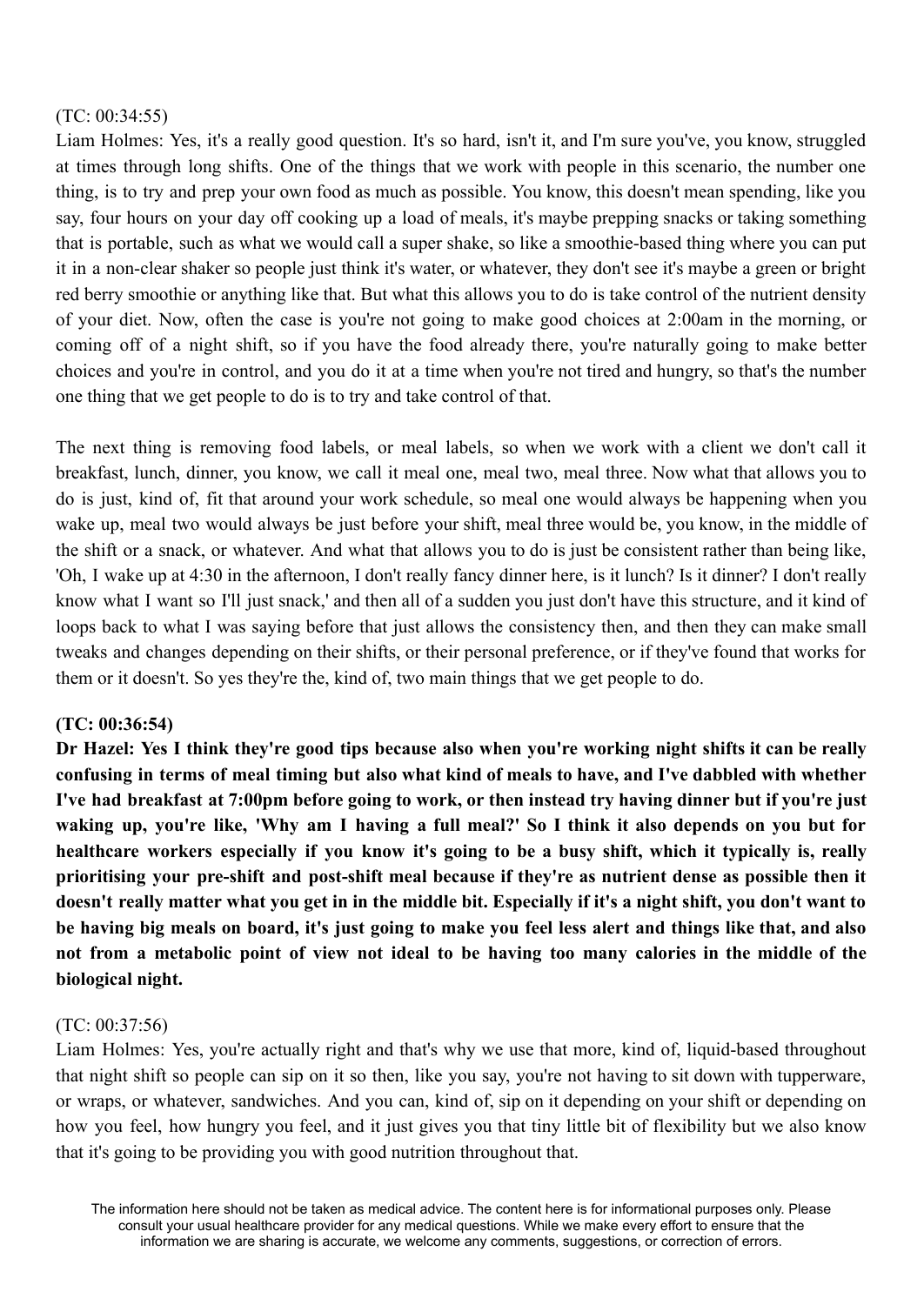#### **(TC: 00:38:20)**

Dr Hazel: Yes, absolutely. I mean, I always get really hungry in the night. There's some advice which **is, don't eat at all on your night shift, just, kind of fast, and I'm like, it's easier said than done-,**

(TC: 00:38:35) Liam Holmes: It really is.

### **(TC: 00:38:35)**

**Dr Hazel: Because when it's 3:00am, I'm super stressed, I've got X amount of patients to see, I'm** really cold because I'm in the hospital and I'm looking for comfort food, you do need something. So I **absolutely empathise with people who are like, 'Yes, that's all well and good but I'm hungry.'**

#### (TC: 00:38:53)

Liam Holmes: Yes, you do. I think, you know, you're almost fighting against physiology as well. I think ghrelin rises in the evening as well, the hunger hormone, so like you say, it's all well and good saying, 'Oh, well use your willpower and just get through it.' Well, I'm using a lot of willpower to, kind of, get through my shift, I don't want to be thinking about using it for nutrition as well, so it's super challenging.

#### **(TC: 00:39:11)**

Dr Hazel: Yes, it is, I think they're really helpful tips though. So to wrap up the podcast I always finish **with three questions. The first one is pretty straightforward, what is the number one takeaway you want people to take from this episode?**

#### (TC: 00:39:28)

Liam Holmes: The number one thing is I want people to understand that I think we're a little bit hard on ourselves, and I think people are doing better than they think. If you can simplify it, if you can just take that, kind of, slightly bird's eye view and just look at your general day, not just your workout, look at what you do across the day, I think you'd be saying, 'Oh, okay, actually my breakfast is pretty good, my lunch is pretty good, maybe I'm just missing a snack here before I workout.' I think if you can just try to prioritise one or two things, I think you're going to be, you know, making sustained progress rather than thinking that you (TC 00:40:00) have to go all in on a nutrition plan, or you have to constantly think about calories and macros, you don't always have to do that and I think we need to give ourselves a little bit more credit.

#### **(TC: 00:40:10)**

# **Dr Hazel: And the second question is if you could go back and give your eighteen-year-old self one piece of advice, what would it be? Everyone finds this one the worst (ph 40.18).**

#### (TC: 00:40:18)

Liam Holmes: Yes, do you know what? I was just going to say the same thing. I was like, 'Apart from going in and saying, like, "Right, invest in Google and Apple,"' I kind of struggled a little bit. I guess the thing was look, nothing substitutes hard work. I would say that if you can just consistently make sure that you're working hard then things happen. I know you're eighteen and you want to slack off but, you know, if you can start to get that work ethic in you then I think you're going to be alright.

#### **(TC: 00:40:52)**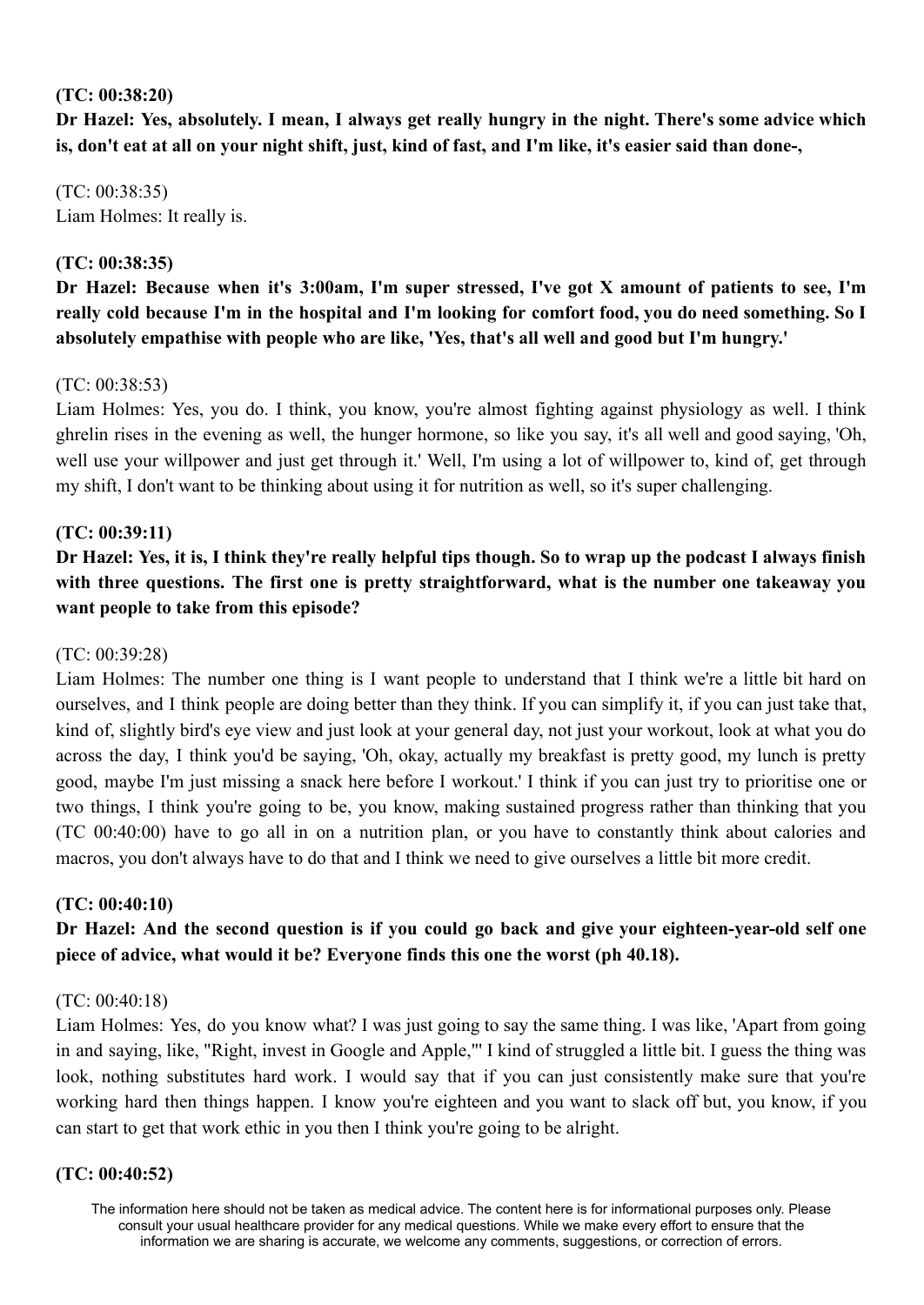**Dr Hazel: Yes, I love that quote which is like, 'Luck is what happens when preparation meets** opportunity,' and I'm like, you have to be prepared when an opportunity comes along, the only way to **be prepared is to put the work in.**

(TC: 00:41:05) Liam Holmes: Yes, definitely.

## **(TC: 00:41:06)**

Dr Hazel: So it's not just sitting back and manifesting you know, your dream house. Got to work for **it.**

(TC: 00:41:11) Liam Holmes: Yes, exactly. Yes, could not agree more, mate, could not agree more.

#### **(TC: 00:41:17)**

# **Dr Hazel: And finally, what is one book you recommend everyone reads and why?**

 $(TC: 00.41.21)$ Liam Holmes: I've got two for you Hazel I'm afraid, I'm going to be that person.

# **(TC: 00:41:24) Dr Hazel: No, that's cool, go for it.**

## (TC: 00:41:25)

Liam Holmes: For coaches, so anyone that is listening to this that is maybe a coach, or a trainer, or a nutritionist, or whatever, one book that I find to be really interesting was Key Person of Influence. I just think it's so well written and just really lays out, you know, if you're building a brand or business, or whatever, I think it's a really essential book to dive into. But my other one is Walter Isaacson's biography of Steve Jobs, so I read this when I was a bit younger and I think Apple, it's so engrained in our lives now. You know, everyone, you don't have an iPhone, you know of it. But this book does more than just talk about Apple, it talks about management, and product development, and marketing, and personal growth, and for me it's just such an amazing insight into someone who was such a visionary. And, you know, I think if you look at what he actually did, he made launching a phone a massive event, like the Apple event. I'm like, 'This is crazy, how did he make it that it's this huge thing now?' It's just amazing, for me it just hits so many areas, so no matter what area that you are in, business, whatever, it doesn't matter, I think it's just such an amazing insight, so that would be my number one.

## **(TC: 00:42:38)**

Dr Hazel: Yes I love that, actually I've put those two books on my reading list so I will come back to **you once I've read them.**

(TC: 00:42:45) Liam Holmes: Good, fantastic, yes good stuff.

## **(TC: 00:42:48)**